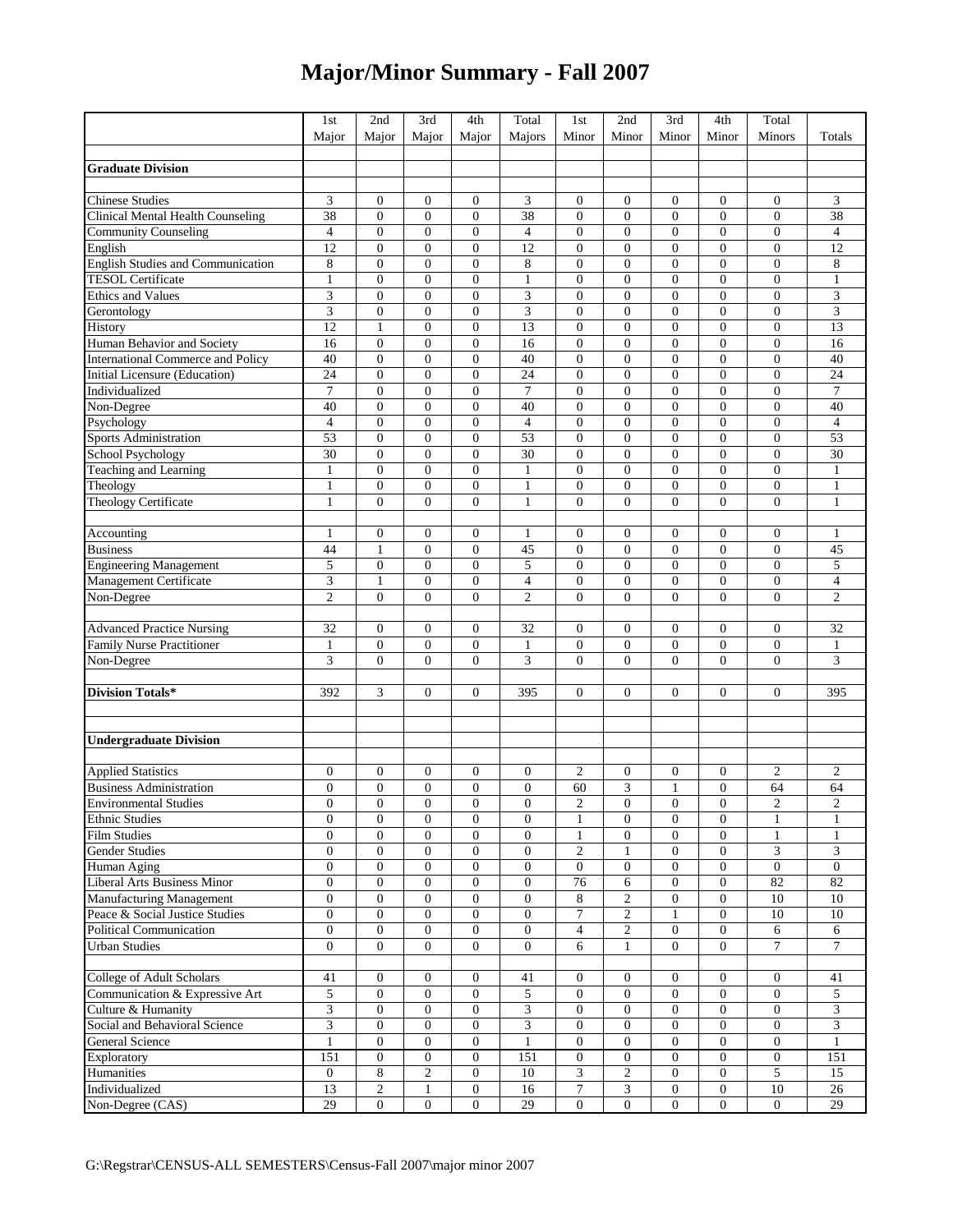## **Major/Minor Summary - Fall 2007**

|                                            | 1st              | 2nd                    | 3rd                     | 4th              | Total            | 1st              | 2nd              | 3rd              | 4th              | Total                       |                  |
|--------------------------------------------|------------------|------------------------|-------------------------|------------------|------------------|------------------|------------------|------------------|------------------|-----------------------------|------------------|
|                                            | Major            | Major                  | Major                   | Major            | Majors           | Minor            | Minor            | Minor            | Minor            | Minors                      | Totals           |
| <b>Actuarial Science</b>                   | 12               | 1                      | $\overline{0}$          | $\overline{0}$   | 13               | $\overline{0}$   | $\mathbf{0}$     | $\boldsymbol{0}$ | $\overline{0}$   | $\boldsymbol{0}$            | 13               |
| American Studies                           | 3                | $\boldsymbol{0}$       | 0                       | $\overline{0}$   | 3                | $\mathbf{0}$     | $\boldsymbol{0}$ | $\boldsymbol{0}$ | $\overline{0}$   | $\boldsymbol{0}$            | 3                |
|                                            | 45               | $\overline{4}$         | 1                       | $\mathbf{0}$     | 50               | 21               | $\mathbf{1}$     | $\mathbf{0}$     | $\overline{0}$   | 22                          | 72               |
| Art                                        | 133              | 8                      | $\overline{0}$          | $\overline{0}$   | 141              | 14               | $\overline{c}$   | $\overline{0}$   | $\overline{0}$   | 16                          | 157              |
| <b>Biology</b>                             |                  |                        | $\overline{0}$          | $\overline{0}$   |                  | $\overline{33}$  |                  |                  | $\overline{0}$   |                             | $\overline{35}$  |
| <b>Human Biology</b>                       | $\boldsymbol{0}$ | $\boldsymbol{0}$<br>24 |                         |                  | $\boldsymbol{0}$ |                  | $\mathfrak{2}$   | $\boldsymbol{0}$ |                  | 35                          |                  |
| Chemistry                                  | 38               |                        | $\mathbf{0}$            | $\mathbf{0}$     | 62               | 28               | 6                | $\mathbf{1}$     | $\mathbf{0}$     | 35                          | 97               |
| Biochemistry                               | 13               | $\overline{0}$         | $\overline{0}$          | $\overline{0}$   | 13               | $\mathbf{0}$     | $\overline{0}$   | $\overline{0}$   | $\theta$         | $\overline{0}$              | 13               |
| Chinese and Japanese Studies               | 10               | 15                     | 1                       | $\overline{0}$   | 26               | 3                | $\boldsymbol{0}$ | $\boldsymbol{0}$ | $\overline{0}$   | $\ensuremath{\mathfrak{Z}}$ | 29               |
| Communication                              | 10               | $\sqrt{2}$             | $\overline{0}$          | $\overline{0}$   | 12               | 1                | 1                | $\boldsymbol{0}$ | $\overline{0}$   | $\mathfrak{2}$              | 14               |
| <b>Communication Law</b>                   | 6                | $\mathbf{0}$           | $\overline{0}$          | $\overline{0}$   | 6                | 6                | $\boldsymbol{0}$ | $\boldsymbol{0}$ | $\overline{0}$   | 6                           | $\overline{12}$  |
| New Media - Journalism                     | 31               | 8                      | $\boldsymbol{0}$        | $\overline{0}$   | 39               | 11               | $\overline{c}$   | $\mathbf{0}$     | $\overline{0}$   | 13                          | 52               |
| Public and Corporate Communication         | 5                | $\overline{0}$         | $\overline{0}$          | $\overline{0}$   | 5                | 1                | $\overline{0}$   | $\mathbf{0}$     | $\overline{0}$   | $\mathbf{1}$                | 6                |
| <b>Public Relations</b>                    | 47               | 9                      | $\mathbf{0}$            | $\mathbf{0}$     | 56               | 16               | 3                | $\overline{0}$   | $\overline{0}$   | 19                          | 75               |
| Television - Radio                         | 33               | 5                      | $\overline{0}$          | $\overline{0}$   | 38               | 26               | 15               | $\boldsymbol{0}$ | $\overline{0}$   | 41                          | 79               |
| Public Speaking and Debate                 | $\mathbf{0}$     | $\boldsymbol{0}$       | $\overline{0}$          | $\overline{0}$   | $\boldsymbol{0}$ | 6                | $\boldsymbol{0}$ | $\boldsymbol{0}$ | $\overline{0}$   | 6                           | 6                |
| Economics                                  | 13               | 10                     | $\mathbf{0}$            | $\mathbf{0}$     | 23               | 10               | 1                | $\boldsymbol{0}$ | $\overline{0}$   | 11                          | 34               |
| Economics & Computer Analysis              | $\theta$         | $\mathbf{1}$           | $\overline{0}$          | $\overline{0}$   | $\mathbf{1}$     | $\Omega$         | $\overline{0}$   | $\overline{0}$   | $\overline{0}$   | $\overline{0}$              | $\mathbf{1}$     |
| <b>Elementary Education</b>                | 97               | $\mathbf{1}$           | $\overline{0}$          | $\overline{0}$   | 98               | $\mathbf{0}$     | $\overline{0}$   | $\mathbf{0}$     | $\overline{0}$   | $\boldsymbol{0}$            | 98               |
| Middle Level Education                     | 18               | $\overline{0}$         | $\overline{0}$          | $\overline{0}$   | 18               | $\mathbf{0}$     | $\boldsymbol{0}$ | $\boldsymbol{0}$ | $\overline{0}$   | $\boldsymbol{0}$            | 18               |
| <b>Secondary Education</b>                 | $\mathbf{0}$     | 111                    | $\overline{\mathbf{c}}$ | $\boldsymbol{0}$ | 113              | $\mathbf{1}$     | $\boldsymbol{0}$ | $\boldsymbol{0}$ | $\overline{0}$   | $\mathbf{1}$                | 114              |
| <b>Special Education</b>                   | $\overline{0}$   | $\boldsymbol{0}$       | $\boldsymbol{0}$        | $\overline{0}$   | $\boldsymbol{0}$ | 20               | $\overline{2}$   | $\mathbf{1}$     | $\overline{0}$   | 23                          | $\overline{23}$  |
| English                                    | 65               | 8                      | $\overline{0}$          | $\overline{0}$   | 73               | 11               | 2                | $\mathbf{0}$     | $\overline{0}$   | 13                          | 86               |
| <b>Creative Writing</b>                    | 18               | 3                      | 1                       | $\overline{0}$   | 22               | 9                | 1                | $\overline{0}$   | $\overline{0}$   | 10                          | $\overline{32}$  |
| Professional Writing                       | $\mathbf{0}$     | $\mathbf{1}$           | $\overline{0}$          | $\mathbf{0}$     | $\mathbf{1}$     | $\overline{4}$   | $\mathbf{0}$     | $\overline{0}$   | $\overline{0}$   | $\overline{4}$              | 5                |
| <b>English: Writing</b>                    | $\boldsymbol{0}$ | $\boldsymbol{0}$       | $\overline{0}$          | $\mathbf{0}$     | $\boldsymbol{0}$ | $\mathbf{1}$     | $\boldsymbol{0}$ | $\boldsymbol{0}$ | $\overline{0}$   | $\mathbf{1}$                | $\mathbf{1}$     |
| <b>Environmental Science</b>               | 11               | $\boldsymbol{0}$       | $\mathbf{0}$            | $\mathbf{0}$     | 11               | $\overline{c}$   | $\boldsymbol{0}$ | $\boldsymbol{0}$ | $\overline{0}$   | $\mathfrak{2}$              | $\overline{13}$  |
| Chinese                                    | $\theta$         | $\mathbf{0}$           | $\overline{0}$          | $\overline{0}$   | $\boldsymbol{0}$ | 9                | $\overline{4}$   | $\overline{0}$   | $\overline{0}$   | 13                          | $\overline{13}$  |
| Classics                                   | 10               | $\boldsymbol{7}$       | $\boldsymbol{0}$        | $\overline{0}$   | 17               | 12               | $\boldsymbol{0}$ | $\boldsymbol{0}$ | $\overline{0}$   | 12                          | 29               |
| French                                     | 8                | 13                     | $\overline{0}$          | $\mathbf{0}$     | 21               | 22               | 3                | $\mathbf{0}$     | $\overline{0}$   | 25                          | 46               |
|                                            | 14               | 22                     | $\overline{c}$          | $\mathbf{0}$     | 38               | 30               | 3                | $\boldsymbol{0}$ | $\overline{0}$   | 33                          | $\overline{71}$  |
| German                                     | $\mathbf{0}$     | $\mathbf{0}$           | $\mathbf{0}$            | $\overline{0}$   | $\mathbf{0}$     | $\overline{c}$   | $\overline{0}$   | $\mathbf{0}$     | $\overline{0}$   | $\overline{2}$              | $\overline{c}$   |
| Hebrew                                     |                  |                        |                         |                  |                  |                  |                  |                  |                  |                             |                  |
| Japanese                                   | $\mathbf{0}$     | $\mathbf{0}$           | $\overline{0}$          | $\mathbf{0}$     | $\boldsymbol{0}$ | 10               | 1                | $\mathbf{0}$     | $\overline{0}$   | 11                          | 11               |
| Spanish                                    | 25               | 37                     | $\mathbf{0}$            | $\overline{0}$   | 62               | 115              | 7                | $\mathbf{0}$     | 1                | 123                         | 185              |
| Geography                                  | 12               | 5                      | $\overline{0}$          | $\mathbf{0}$     | 17               | 3                | 6                | $\boldsymbol{0}$ | $\overline{0}$   | 9                           | 26               |
| <b>American Indian Studies</b>             | $\boldsymbol{0}$ | $\boldsymbol{0}$       | $\boldsymbol{0}$        | $\overline{0}$   | $\boldsymbol{0}$ | $\overline{0}$   | $\boldsymbol{0}$ | $\boldsymbol{0}$ | $\overline{0}$   | $\boldsymbol{0}$            | $\boldsymbol{0}$ |
| Geoscience                                 | $\overline{7}$   | $\boldsymbol{0}$       | $\mathbf{0}$            | $\overline{0}$   | $\overline{7}$   | $\mathbf{0}$     | $\overline{0}$   | $\boldsymbol{0}$ | $\overline{0}$   | $\boldsymbol{0}$            | $\overline{7}$   |
| Meteorology                                | 139              | 3                      | $\overline{0}$          | $\theta$         | 142              | $\overline{c}$   | $\overline{0}$   | $\overline{0}$   | $\theta$         | $\sqrt{2}$                  | 144              |
| History                                    | 71               | 14                     | $\overline{0}$          | $\overline{0}$   | 85               | 12               | $\overline{c}$   | $\mathbf{1}$     | $\overline{0}$   | 15                          | 100              |
| International Economics & Cultural Affairs | 25               | $\overline{4}$         | 1                       | $\overline{0}$   | 30               | $\mathbf{0}$     | $\boldsymbol{0}$ | $\boldsymbol{0}$ | $\overline{0}$   | $\boldsymbol{0}$            | 30               |
| <b>International Service</b>               | 13               | 9                      | $\mathbf{1}$            | $\boldsymbol{0}$ | $\overline{23}$  | $\mathbf{0}$     | $\boldsymbol{0}$ | $\boldsymbol{0}$ | $\overline{0}$   | $\boldsymbol{0}$            | 23               |
| Mathematics                                | 35               | 17                     | $\mathbf{1}$            | $\overline{0}$   | 53               | 129              | 25               | $\overline{2}$   | $\overline{0}$   | 156                         | 209              |
| <b>Computer Science</b>                    | 24               | 5                      |                         | $\theta$         | 30               | 5                | $\overline{4}$   | $\boldsymbol{0}$ | $\boldsymbol{0}$ | $\mathbf{Q}$                | 39               |
| <b>Modern European Studies</b>             | $\mathbf{0}$     | $\mathbf{0}$           | $\mathbf{0}$            | $\boldsymbol{0}$ | $\boldsymbol{0}$ | $\mathbf{0}$     | $\boldsymbol{0}$ | $\boldsymbol{0}$ | $\boldsymbol{0}$ | $\mathbf{0}$                | $\mathbf{0}$     |
| Music                                      | 42               | 12                     | $\mathbf{0}$            | $\overline{0}$   | 54               | 33               | 5                | $\mathbf{0}$     | $\overline{0}$   | 38                          | 92               |
| <b>Music Education</b>                     | 54               | $\boldsymbol{0}$       | $\mathbf{0}$            | $\boldsymbol{0}$ | 54               | $\mathbf{0}$     | $\boldsymbol{0}$ | $\boldsymbol{0}$ | $\boldsymbol{0}$ | $\mathbf{0}$                | 54               |
| Music: Church                              | 6                | $\boldsymbol{0}$       | $\boldsymbol{0}$        | $\boldsymbol{0}$ | 6                | $\boldsymbol{0}$ | $\boldsymbol{0}$ | $\boldsymbol{0}$ | $\boldsymbol{0}$ | $\boldsymbol{0}$            | 6                |
| Church Music, Organ                        | $\mathbf{1}$     | $\boldsymbol{0}$       | $\overline{0}$          | $\boldsymbol{0}$ | $\mathbf{1}$     | $\boldsymbol{0}$ | $\boldsymbol{0}$ | $\boldsymbol{0}$ | $\overline{0}$   | $\overline{0}$              | $\mathbf{1}$     |
| Music: Composition                         | 5                | $\mathbf{0}$           | $\mathbf{0}$            | $\boldsymbol{0}$ | 5                | $\mathbf{0}$     | $\boldsymbol{0}$ | $\boldsymbol{0}$ | $\boldsymbol{0}$ | $\boldsymbol{0}$            | 5                |
| Music: Performance                         | 11               | $\mathbf{1}$           | 0                       | $\mathbf{0}$     | 12               | $\mathbf{0}$     | $\boldsymbol{0}$ | $\mathbf{0}$     | $\overline{0}$   | $\boldsymbol{0}$            | 12               |
| <b>Physical Education</b>                  | $\overline{26}$  | $\boldsymbol{0}$       | $\overline{0}$          | $\overline{0}$   | $26\,$           | 5                |                  | $\boldsymbol{0}$ | $\boldsymbol{0}$ | 6                           | 32               |
| PE: Exercise Science                       | $\overline{32}$  | $\boldsymbol{0}$       | $\boldsymbol{0}$        | $\boldsymbol{0}$ | $\overline{32}$  | $\overline{c}$   | $\mathbf{1}$     | $\boldsymbol{0}$ | $\overline{0}$   | 3                           | $\overline{35}$  |
| PE: Sports Management                      | 43               | $\overline{12}$        | $\boldsymbol{0}$        | $\boldsymbol{0}$ | 55               | $\boldsymbol{0}$ | $\boldsymbol{0}$ | $\boldsymbol{0}$ | 0                | $\boldsymbol{0}$            | 55               |
| Philosophy                                 | 12               | 3                      | $\boldsymbol{0}$        | $\boldsymbol{0}$ | 15               | 9                | 1                | $\boldsymbol{0}$ | $\boldsymbol{0}$ | 10                          | 25               |
| Physics                                    | 22               | 3                      | $\overline{0}$          | $\overline{0}$   | $\overline{25}$  | 6                | $\overline{4}$   | $\mathbf{0}$     | $\overline{0}$   | $10\,$                      | $\overline{35}$  |
| <b>Political Science</b>                   | 99               | 19                     | $\mathbf{0}$            | $\overline{0}$   | 118              | 11               | $\mathbf{1}$     | $\boldsymbol{0}$ | $\boldsymbol{0}$ | 12                          | 130              |
| Pre-Seminary Studies                       | $\mathbf{0}$     | $\mathbf{0}$           | $\boldsymbol{0}$        | $\mathbf{0}$     |                  | $\boldsymbol{0}$ |                  | $\boldsymbol{0}$ | $\boldsymbol{0}$ | $\boldsymbol{0}$            |                  |
|                                            |                  | 19                     | $\mathbf{1}$            |                  | 0                | $\overline{34}$  | $\boldsymbol{0}$ |                  | $\overline{0}$   |                             | 0                |
| Psychology                                 | 123              |                        |                         | $\boldsymbol{0}$ | 143              |                  | 6                | $\mathbf{1}$     |                  | 41                          | 184              |
| Social Work                                | 24               | $\mathbf{1}$           | $\mathbf{0}$            | $\boldsymbol{0}$ | 25               | $\tau$           | $\boldsymbol{0}$ | $\boldsymbol{0}$ | $\boldsymbol{0}$ | $\tau$                      | 32               |
| Sociology                                  | 15               | 3                      | 0                       | $\mathbf{0}$     | 18               | 15               | $\boldsymbol{0}$ | $\boldsymbol{0}$ | $\overline{0}$   | 15                          | 33               |
| Sociology: Criminology                     | 40               | 6                      | $\mathbf{0}$            | $\boldsymbol{0}$ | 46               | $\boldsymbol{0}$ | $\boldsymbol{0}$ | $\boldsymbol{0}$ | $\boldsymbol{0}$ | $\boldsymbol{0}$            | 46               |
| Theatre                                    | 20               | 6                      | $\mathbf{1}$            | $\boldsymbol{0}$ | $27\,$           | 11               | $\overline{c}$   | $\boldsymbol{0}$ | $\boldsymbol{0}$ | 13                          | 40               |